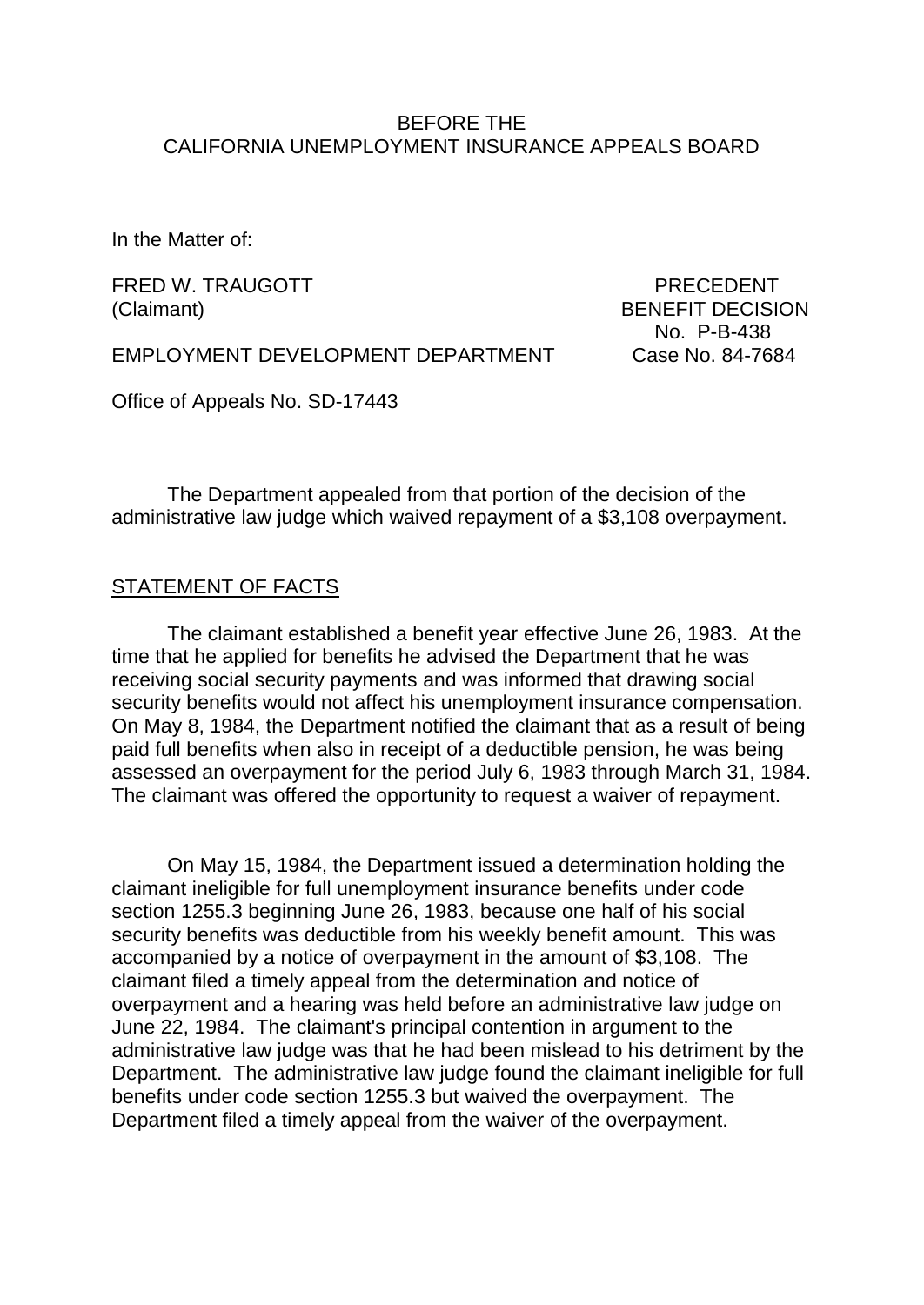The record reflects that the Department did not notify the claimant that there was any uncertainty regarding his entitlement to full benefits or that he might be required to repay them. The claimant used the unemployment insurance benefits to make mortgage payments on the home of his unemployed son with whom he was living. Prior to retiring, the claimant had been working in a shared work program. He did not apply for retirement benefits when that employment ended as he had been assured that his unemployment compensation would not be reduced as a result of his receiving social security.

We take official notice that the Department issued Field Office Directive No. 83-64 on April 21, 1983, with respect to providing claimants with notice of the pending litigation regarding section 1255.3 of the Unemployment Insurance Code. No such notice was given this claimant.

# REASONS FOR DECISION

Section 1375 of the California Unemployment Insurance Code provides that a claimant who is overpaid benefits is liable for this amount unless the overpayment was not due to fraud, misrepresentation or wilful nondisclosure on his part, was received without fault on his part, and its recovery would be against equity and good conscience.

Code section 1255.3 provides:

"(a) Except as provided by subdivision (c), the amount of unemployment compensation benefits, extended duration benefits, and federal-state extended benefits payable to an individual for any week which begins after March 31, 1980, and which begins in a period with respect to which such individual is receiving a governmental or other pension, retirement or retired pay, annuity, or any other similar periodic payment which is based on the previous work of such individual shall be reduced, but not below zero, by an amount equal to the amount of such pension, retirement or retired pay, annuity, or other payment which is reasonably attributable to such week.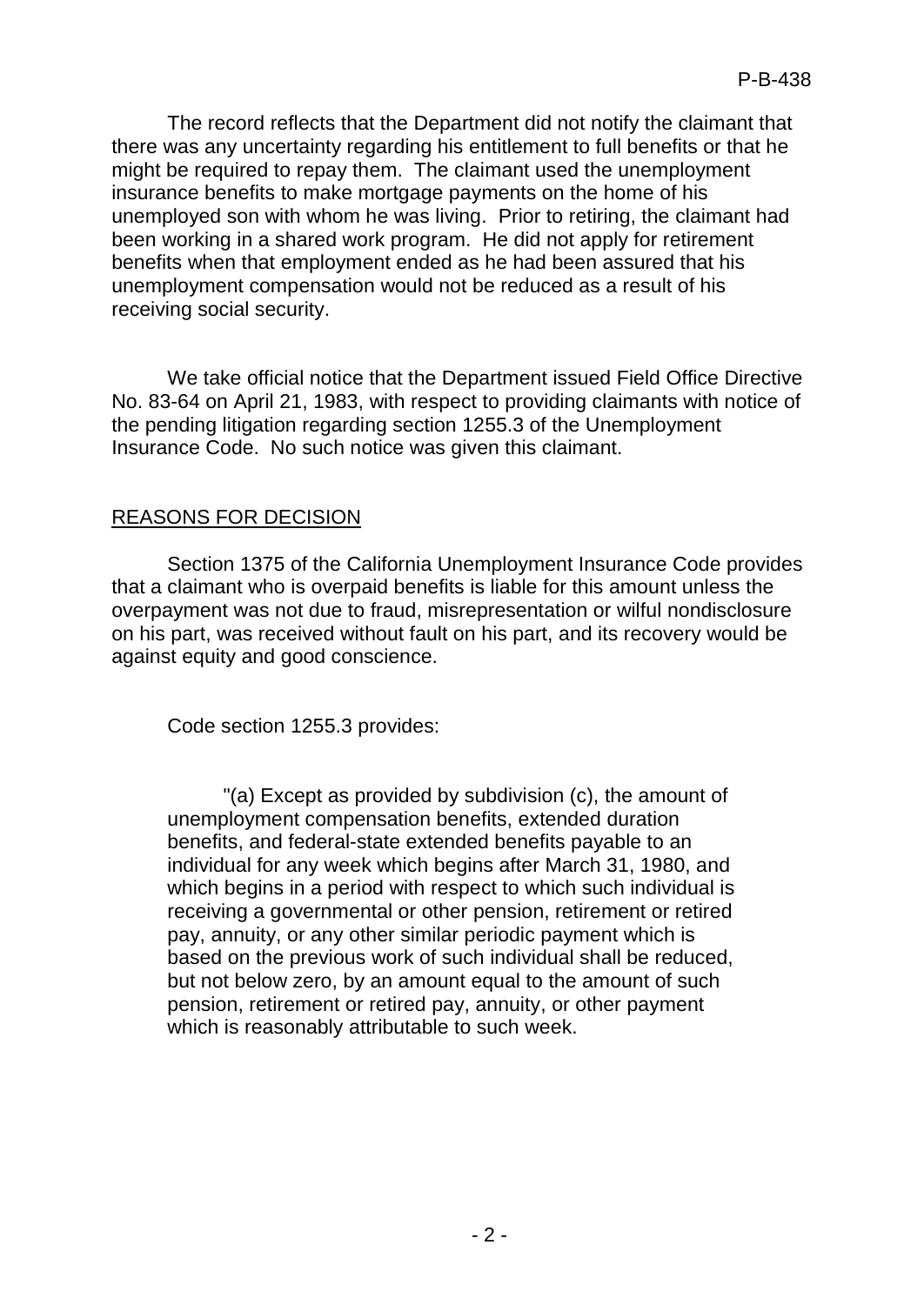"(b) The provisions of subdivision (a) shall be operative only during such time as Section 3304 of the Federal Unemployment Tax Act requires that state unemployment insurance laws contain such provisions as a condition of certification of state unemployment insurance laws by the Secretary of Labor.

"(c) The provisions of subdivision (a) shall apply to any pension, retirement or retired pay, annuity, or other similar periodic payment only if both of the following are met:

"(1) Such pension, retirement or retired pay, annuity, or similar payment is under a plan maintained (or contributed to) by a base period or chargeable employer.

"(2) In the case of such a payment not made under the Social Security Act or the Railroad Retirement Act of 1974 (or the corresponding provisions of prior law), services performed for such employer by the individual after the beginning of the base period (or remuneration for such services) affect eligibility for, or increase the amount of, such pension, retirement or retired pay, annuity, or similar periodic payment.

"(d) The provisions of subdivision (a) shall not apply to that portion of any pension, retirement or retired pay, annuity or other similar periodic payment which is attributable to contributions made by the individual for the pension, retirement or retired pay, annuity, or other similar periodic payment."

The issue under code section 1255.3 was decided adversely to the claimant by the administrative law judge and is not on appeal to us. However, it is essential that we review that section in order to understand the context in which the overpayment arose, and whether it should be waived.

All state unemployment insurance laws must include certain provisions before they will be approved or certified by the U.S. Secretary of Labor. Lack of approval or certification of a state law by the Secretary can result in denial of the federal tax credit for employers in that state and the withholding or suspension of administrative grants. In short, state unemployment laws must conform with certain minimum standards as established by federal legislation. Section 1255.3 of the California Unemployment Insurance Code was enacted to conform with the language contained in section 3304 of Title 26 of the United States Code.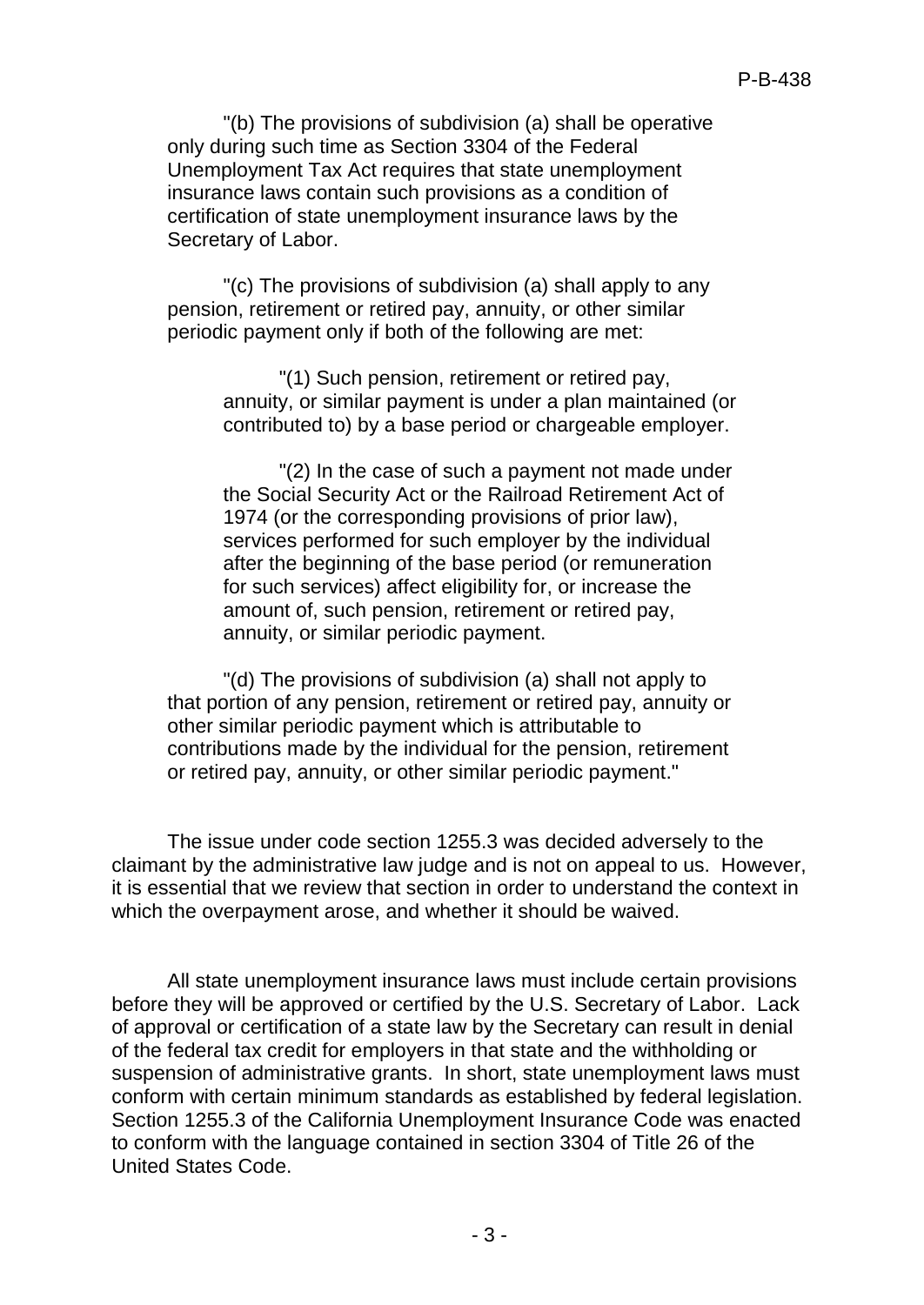Conflicting interpretations with respect to the application of code section 1255.3 led to litigation. As a result, on May 2, 1982, the federal district court in the case of Rivera v. Patino (524 F.Supp. 136) held that social security benefits attributable to nonbase period employers are not to be offset against unemployment insurance benefits arising from employment with a base period employer. The United States Ninth Circuit Court of Appeals reversed the district court's decision in Rivera v. Becerra & Donovan (714 F.2d 887) on August 29, 1983. However, that decision was stayed on September 28, 1983, pending disposition by the United States Supreme Court of a Petition for Writ of Certiorari. The Supreme Court denied certiorari and the self-imposed stay was lifted by the Ninth Circuit Court on March 19, 1984. Of significance in the instant case is the holding of the Ninth Circuit that pursuant to section 1255.3 of the code, unemployment insurance benefits are to be reduced if the claimant was receiving social security payments and if claimant's base period employer made social security contributions. Only the portion of social security benefits reflecting the employer's contribution is offset. The result here is that the claimant's unemployment insurance compensation is subject to offset by one half of his social security benefits.

It is apparent that overpayment in this case is not due to misrepresentation, wilful nondisclosure, or fraud on the part of the claimant. Hence, the issue is whether recovery of the overpayment would be against equity and good conscience.

Field Office Directive No. 83-64 UI provides, in pertinent part:

### "Purpose

In FOD 83-33, dated March 18, 1983, we informed field offices that an appeal had been filed by the Department of Labor from the Rivera decision and that it would be necessary to inform claimants who were held to be eligible for benefits under the provisions of the Rivera criteria that an appeal from that decision had been filed and that they may have to repay any benefits received under the Rivera ruling should a higher court reverse that decision."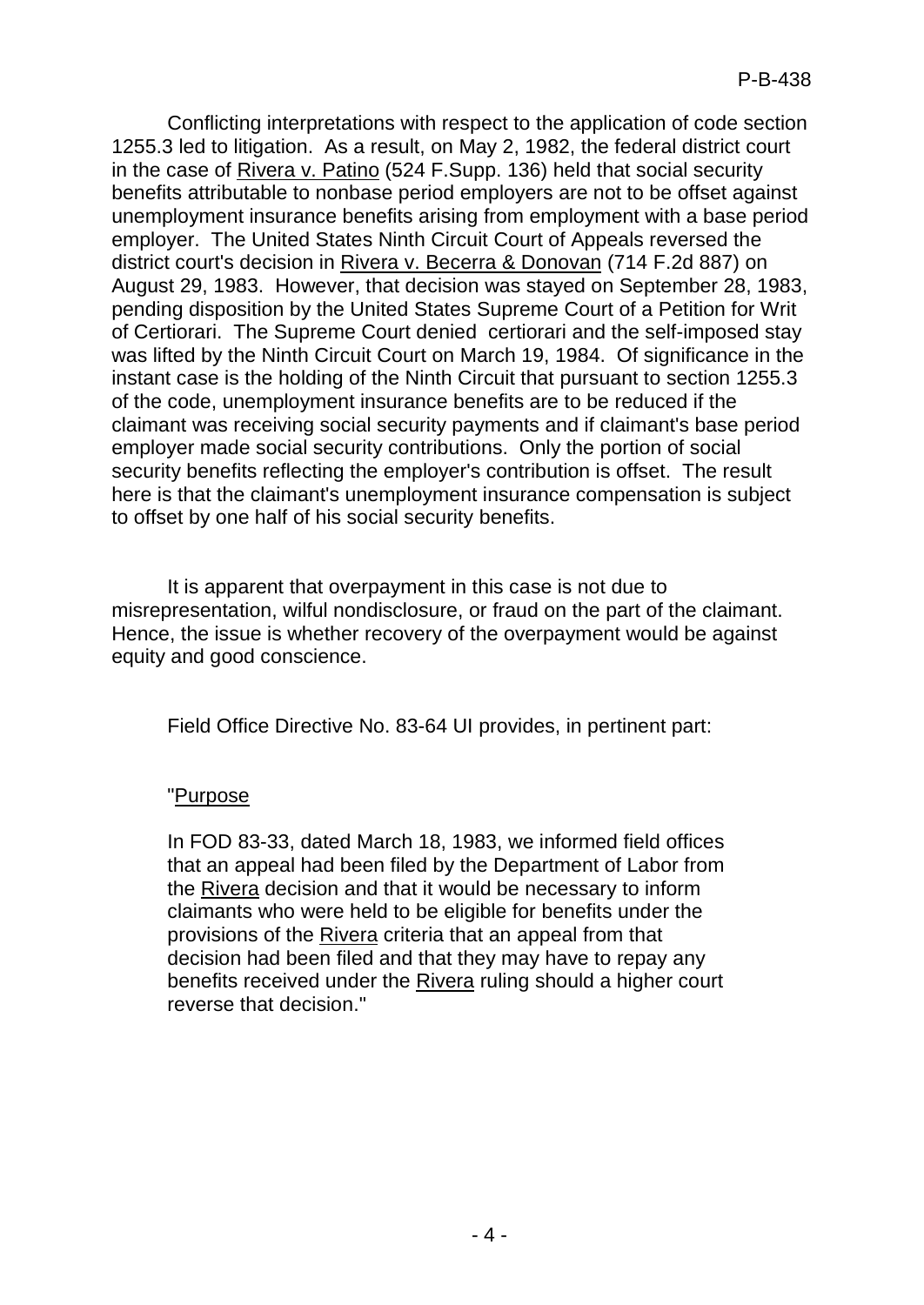In conjunction with the F.O.D., the Department developed Form DE 4240 to advise claimants that they may be required to repay an overpayment in the event of an adverse decision by the courts in the Rivera case.

In considering whether the claimant's overpayment should be waived, it is significant to note that the Department was well aware of the pending litigation and recognized an obligation to warn claimants that litigation was pending and could result in an overpayment. Nonetheless, in this particular instance the Department failed to follow its directive which required the forewarning of claimants of prospective overpayments.

In Gilles v. Dept. of Human Resources (1974) 11 Cal 3d 313 (113 Cal.Rptr. 374), the court indicated that equity and good conscience, the language used in code section 1375, was not rigid and specific, but looked to the basic precepts of justice and morality. The court states that:

"Notice is indeed one relevant factor, since a claimant who receives timely warning that he may be called upon to repay benefits cannot blindly assume no such obligation will be imposed."

In that case, the claimant had received notice. The court held that once notice has been given to the claimant advising that he may be required to repay, equity and good conscience required consideration of other factors before repayment could be required. These factors include

- (a) cause for overpayment;
- (b) whether claimant received only normal unemployment benefits or some extra duplicative benefit;
- (c) whether the claimant changed his position in reliance upon receipt of the benefits; and
- (d) whether recovery of the overpayment by imposing extraordinary hardship on the claimant would tend to defeat the objectives of the Unemployment Insurance Code.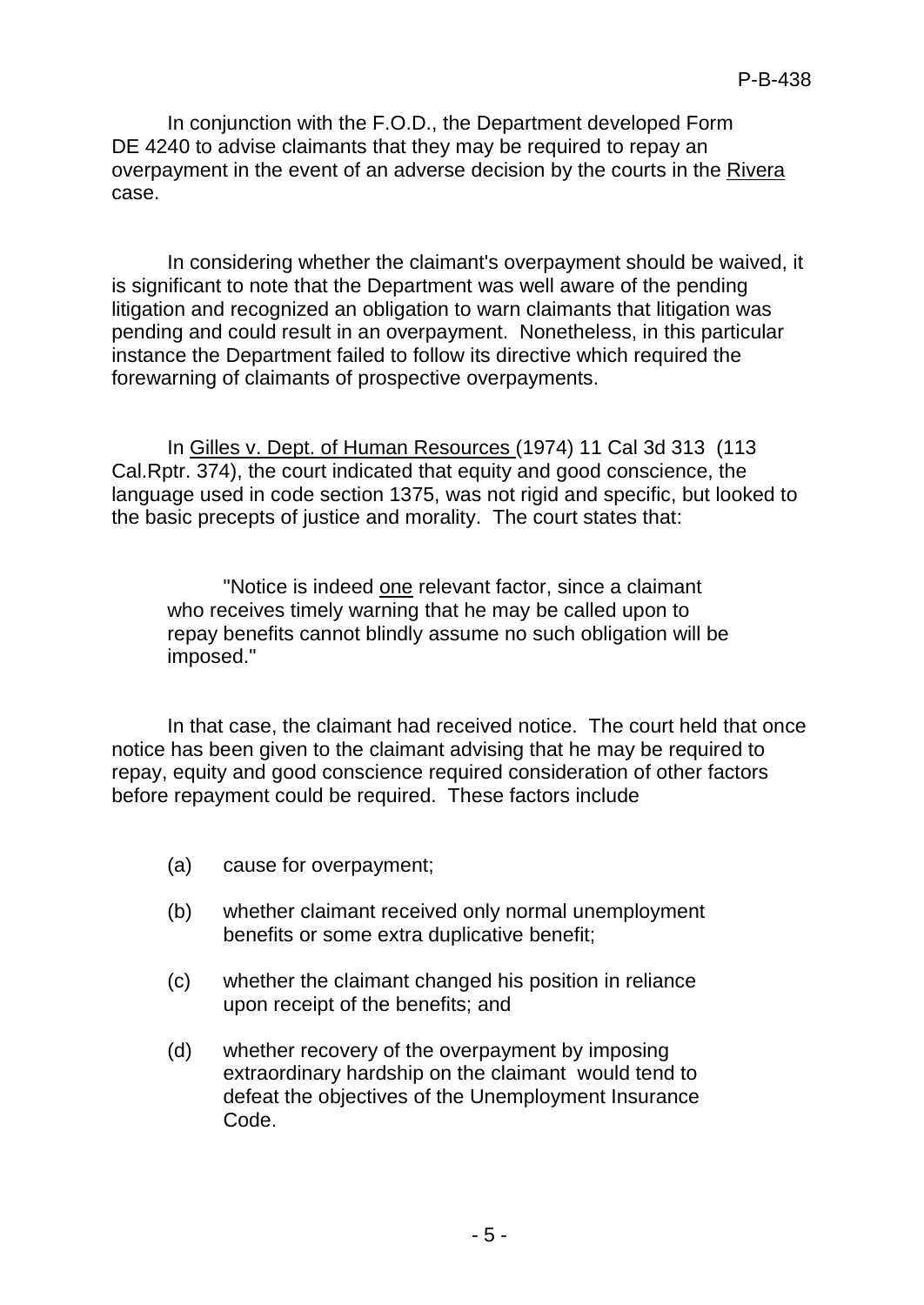The antithesis of Gilles is the situation in the instant case where the Department knows litigation is pending and knows that the claimant may be required to repay benefits but fails to warn the claimant. The claimant thus loses the option of declining to accept benefits or accepting benefits and placing himself in a position to repay.

In our view, the notice required by the Department's Field Office Directive is basic to equity and good conscience. Indeed, Title 22 CAC section 1375-1(d)(1) of the Department's rules and regulations provides:

"(1) Notice to Claimant. If an overpayment is created as a result of a decision by an administrative law judge or the Appeals Board which reverses a prior decision granting benefits, the claimant shall not be required to repay the overpayment unless the department has given notice to the claimant that his or her entitlement to benefits has been appealed and that he or she may be required to repay the benefits in the event of a reversal by an administrative law judge or the Appeals Board. If the notice is given, recovery of the overpayment is appropriate unless there has been a change of position by the claimant or recovery will cause extraordinary hardship."

The Department's practice is that a claimant is not liable for repayment of an overpayment in circumstances where an appeal is pending unless the claimant has had notice of a prospective requirement of repaying the overpaid benefits. We view the situation relating to cases arising as the result of the Rivera case as analogous to the Department's position in cases relating to Title 22 CAC section 1375-1(d)(1). Moreover, basic precepts of justice require that the Department adhere to its own directives so that claimants are not misled to their detriment.

We conclude that overpayment must be waived in the instant case.